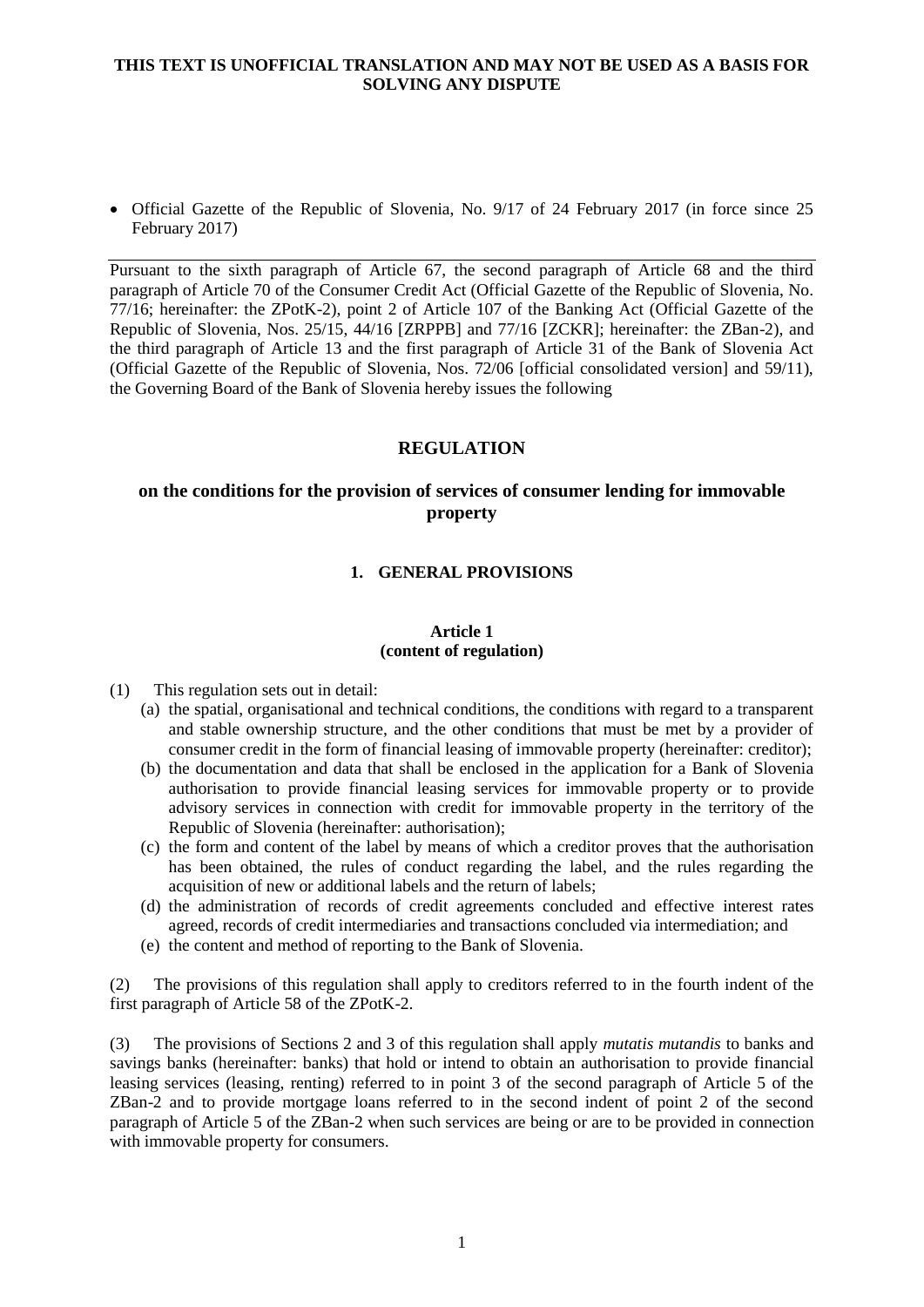(4) Wherever this regulation makes reference to the provisions of other regulations, these provisions shall apply in their wording applicable at the time in question.

#### **Article 2 (definition of terms)**

(1) The terms used in this regulation are the same as those defined in the ZPotK-2 and the ZBan-2.

(2) For the purposes of this regulation, the provision of services of consumer lending in the form of financial leasing of immovable property shall also include the provision of advisory services in connection with credit for immovable property referred to in Section 3.2.5 of the ZPotK-2.

#### **2. CONDITIONS FOR CONSUMER LENDING IN THE FORM OF FINANCIAL LEASING OF IMMOVABLE PROPERTY**

#### **Article 3 (conditions and qualifications for staff)**

(1) A creditor shall have a person responsible for the management and correctness of the business process of consumer lending in the form of financial leasing of immovable property (hereinafter: responsible person), who shall have a qualification from a programme of four-year professional tertiary studies of the first level in accordance with the law governing higher education, and at least four years of working experience in the area of financial services as defined in the ZBan-2.

(2) Persons who provide services of consumer lending in the form of financial leasing of immovable property shall have at least three years of working experience in the provision of lending or financial leasing services as defined in the ZBan-2.

#### **Article 4 (technical and spatial conditions)**

(1) The business premises of a creditor shall have a separate space that provides the consumer with the requisite level of privacy.

(2) A sign bearing the creditor's business name and registered office shall be displayed in a visible location at the entrance to the business premises.

(3) A residential property may not be used as business premises.

(4) The business premises shall be equipped in a manner to provide for the safe, uninterrupted provision of the processes of consumer lending in the form of financial leasing of immovable property, and to allow the competent authorities to inspect and monitor the operations of the creditor.

(5) The creditor shall have at its disposal the requisite information technology support to allow in particular for the administration of the records set out in the first paragraph of Article 12 of this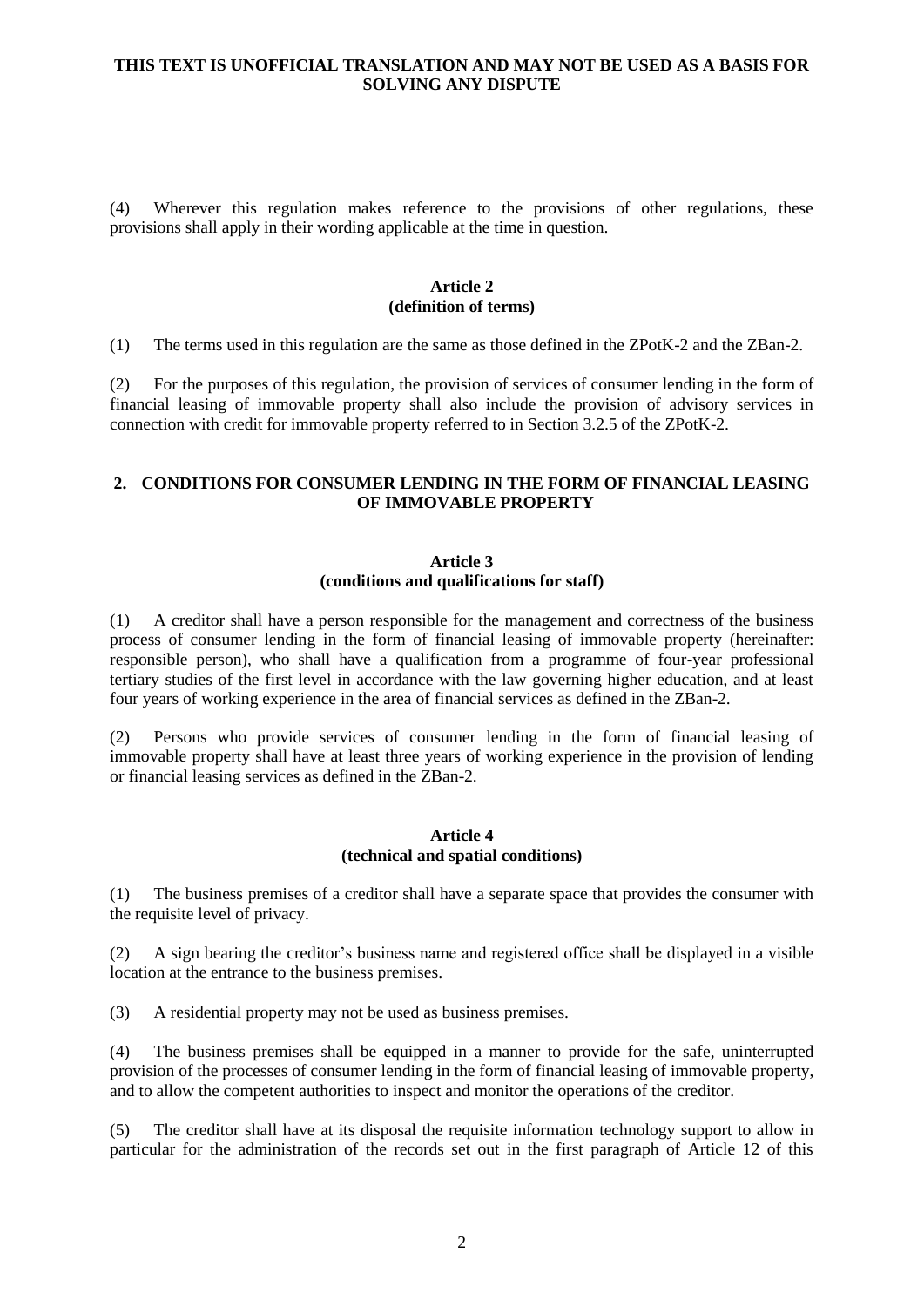regulation, and to provide pre-contractual information and other obligations on the basis of the ZPotK-2.

#### **Article 5 (organisational conditions)**

(1) A creditor shall via internal rules set out the decision-making procedure and shall define persons' responsibilities in making decisions in individual work processes within the framework of the provision of services of consumer lending in the form of financial leasing of immovable property.

(2) The creditor shall via internal rules set out the procedures in connection with the provision of services of consumer lending in the form of financial leasing of immovable property, which shall in particular include:

- (a) the formulation of an assessment of the creditworthiness of the consumer and the valuation of immovable property in accordance with the ZPotK-2,
- (b) the formulation of an internal lending proposal for the consumer with all the requisite documentation submitted by the consumer,
- (c) the approval of the lending proposal, and the powers in granting consumer credits for immovable property,
- (d) the conclusion of the credit agreement, the monitoring of payments of liabilities as they fall due, and the archiving of documentation, and
- (e) the formulation of recommendations for consumers within the framework of the provision of advisory services set out in Section 3.2.5 of the ZPotK-2.

(3) The creditor shall put in place procedures and measures for protection of personal data in accordance with the law governing personal data protection. The protection of their personal data shall be ensured for consumers in all phases of the business process.

#### **Article 6 (business units)**

A creditor may also provide services of consumer lending in the form of financial leasing of immovable property at regionally separate business units, provided that the conditions set out in the second paragraph of Article 67 of the ZPotK-2 and the conditions set out in the second paragraph of Article 3 and Article 4 of this regulation are met.

#### **Article 7 (transparent and stable ownership structure)**

(1) A creditor shall have a transparent and stable ownership structure.

(2) A transparent ownership structure means that there are clear links between the creditor and the other parties related thereto via ownership of at least 20% of the capital or via the holding of at least 20% of the voting rights, or via another type of link that provides for significant influence over the governance of the creditor.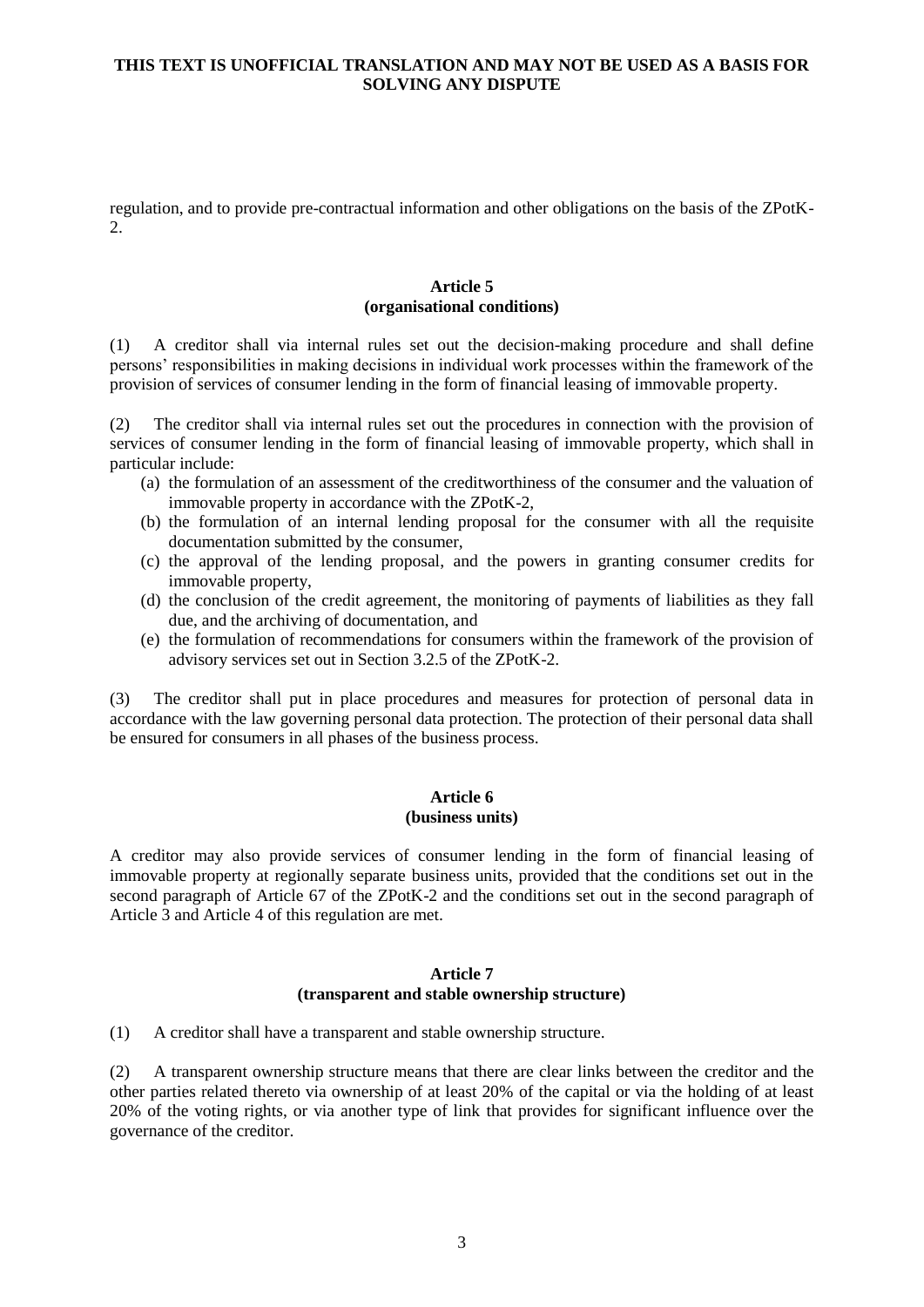(3) A stable ownership structure means that there are no potential shareholder agreements or other links between owners that could have an adverse influence on the governance of the creditor.

# **3. APPLICATION FOR AUTHORISATION**

## **Article 8 (application to obtain authorisation)**

(1) An application to obtain an authorisation shall be addressed in writing to the Bank of Slovenia by the creditor or applicant, whereby the following information and evidence of the fulfilment of the requirements set out in the second paragraph of Article 67 of the ZPotK-2 shall in particular be submitted:

- (a) the business name, registered office, registration number, tax identification number, and code number of the principal business activity of the creditor or applicant;
- (b) the memorandum of association, partnership agreement or articles of association;
- (c) the first names and surnames of the members of the senior management of the creditor or applicant;
- (d) the first name and surname of the procurator of the creditor or applicant;
- (e) the first name and surname of the responsible person of the creditor or applicant, and the scope of his/her authorisations;
- (f) a list of the persons authorised to represent the creditor or applicant in statutory matters;
- (g) an extract from the companies register or another relevant public register from which the information entered in the register is evident;
- (h) an indication of the services for which the creditor or applicant wishes to obtain the authorisation, namely for:
	- the provision of services of financial leasing of immovable property
	- the provision of advisory services in connection with credit for immovable property;
- (i) documentation from which the fulfilment of the conditions with regard to the requisite knowledge and competence of the creditor's staff in accordance with Article 61 of the ZPotK-2 is evident:
	- evidence of the provision of training to staff in accordance with the training programme set out by the Bank Association of Slovenia;
	- evidence of the requisite knowledge and competence on the part of staff in the area of business with consumers who get into difficulties in connection with arrears in payments of past-due liabilities from financial leasing agreements for immovable property;
	- the staff training plan in accordance with the training programme set out by the Bank Association of Slovenia;
- (j) documentation from which the fulfilment of the requirements with regard to remuneration policy set out in Article 60 of the ZPotK-2 is evident;
- (k) documentation from which the fulfilment of the conditions set out in Section 2 of this regulation at individual business units is evident:
	- the address of the business unit or business units where the services of consumer lending in the form of financial leasing of immovable property will be provided;
	- documentation from which the total number of employees and number of persons who will provide services of consumer lending in the form of financial leasing of immovable property are evident;
	- evidence of the qualifications and working experience of the responsible person and the persons who will provide services of consumer lending in the form of financial leasing of immovable property;
	- a description of the business premises with a floorplan, and evidence of the right to disposal of the business premises for each business unit;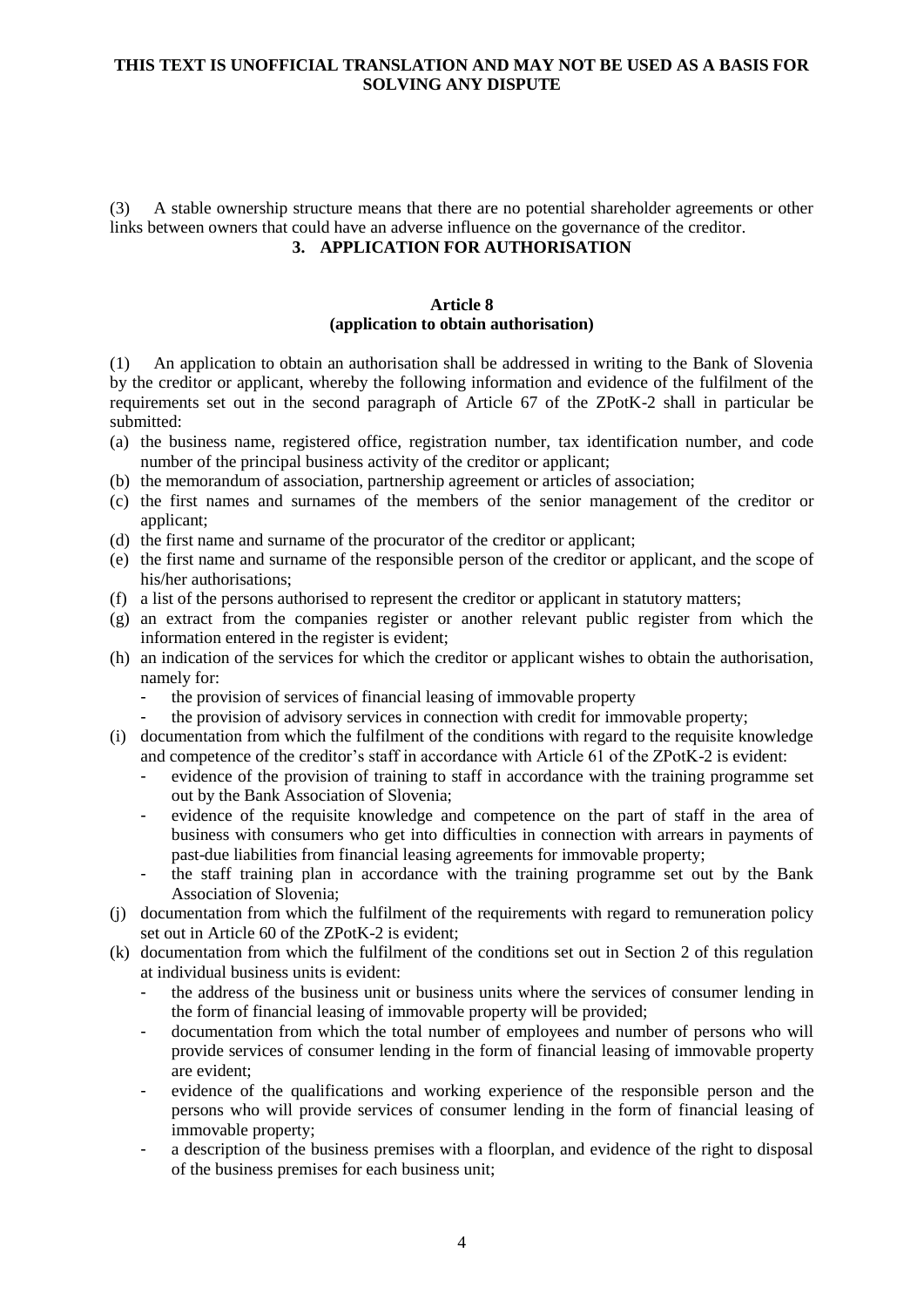- evidence of the sign bearing the creditor's business name and registered office that is displayed in a visible location at the entrance to the business premises (e.g. a photograph of a nameplate with an inscription);
- a statement that consumer lending in the form of financial leasing of immovable property is not being provided in a residential property;
- a substantiated statement that the business premises are equipped in a manner to provide for the safe, uninterrupted provision of the processes of consumer lending in the form of financial leasing of immovable property, and to allow the competent authorities to inspect and monitor the operations;
- evidence that the creditor has at its disposal the requisite information technology support to provide for the administration of the records referred to in the first paragraph of Article 12 of this regulation, and to ensure the provision of pre-contracutal information and other obligations on the basis of the ZPotK-2, including information about hardware and software;
- internal rules or other documentation (e.g. an organigram) that clearly discloses the organisation of the business process of consumer lending in the form of financial leasing of immovable property, the decision-making procedures, a definition of the responsibilities of the responsible person and the persons who will provide services of consumer lending in the form of financial leasing of immovable property, and will take decisions in individual work processes within the framework of the provision of such services, and the other work tasks of these persons;
- internal rules from which the procedures for providing services of consumer lending in the form of financial leasing of immovable property referred to in the second paragraph of Article 5 of this regulation are evident;
- documentation from which the procedures and measures for protection of personal data in accordance with the law governing personal data protection are evident;
- (l) the general terms and conditions and other bylaws, where they exist, based on which services of consumer lending in the form of financial leasing of immovable property are provided;
- (m) documentation for the assessment of the conditions with regard to a transparent and stable ownership structure on the part of the creditor or applicant:
	- an organigram or schematic illustration that makes evident the links between the creditor and the other parties related thereto via ownership of at least 20% of the capital or via the holding of at least 20% of the voting rights, or via another type of link that provides for significant influence over the governance of the creditor;
	- an extract from the share register or other relevant evidence of its ownership structure and information about the existence of any shareholders' agreements or other links between the owners that could have an adverse influence on the governance of the creditor;
- (n) a draft of the financial leasing agreement for immovable property that is in accordance with the ZPotK-2;
- (o) evidence of the designation of one of more providers of alternative dispute resolution designated by the creditor or applicant for resolving consumer disputes in accordance with Article 93 of the ZPotK-2 (e.g. an agreement concluded with the provider);
- (p) an extract from the criminal records or other evidence from which it is evident that the creditor or applicant, and the members of the senior management and the procurator of the creditor or applicant:
	- have not been convicted *res judicata* of a criminal offence of an economic nature, a criminal offence involving legal transactions or a criminal offence against property, or other relevant evidence when such records do not exist;
	- have not been charged with a criminal offence prosecuted *ex officio* for which a prison sentence of a year or more may be imposed;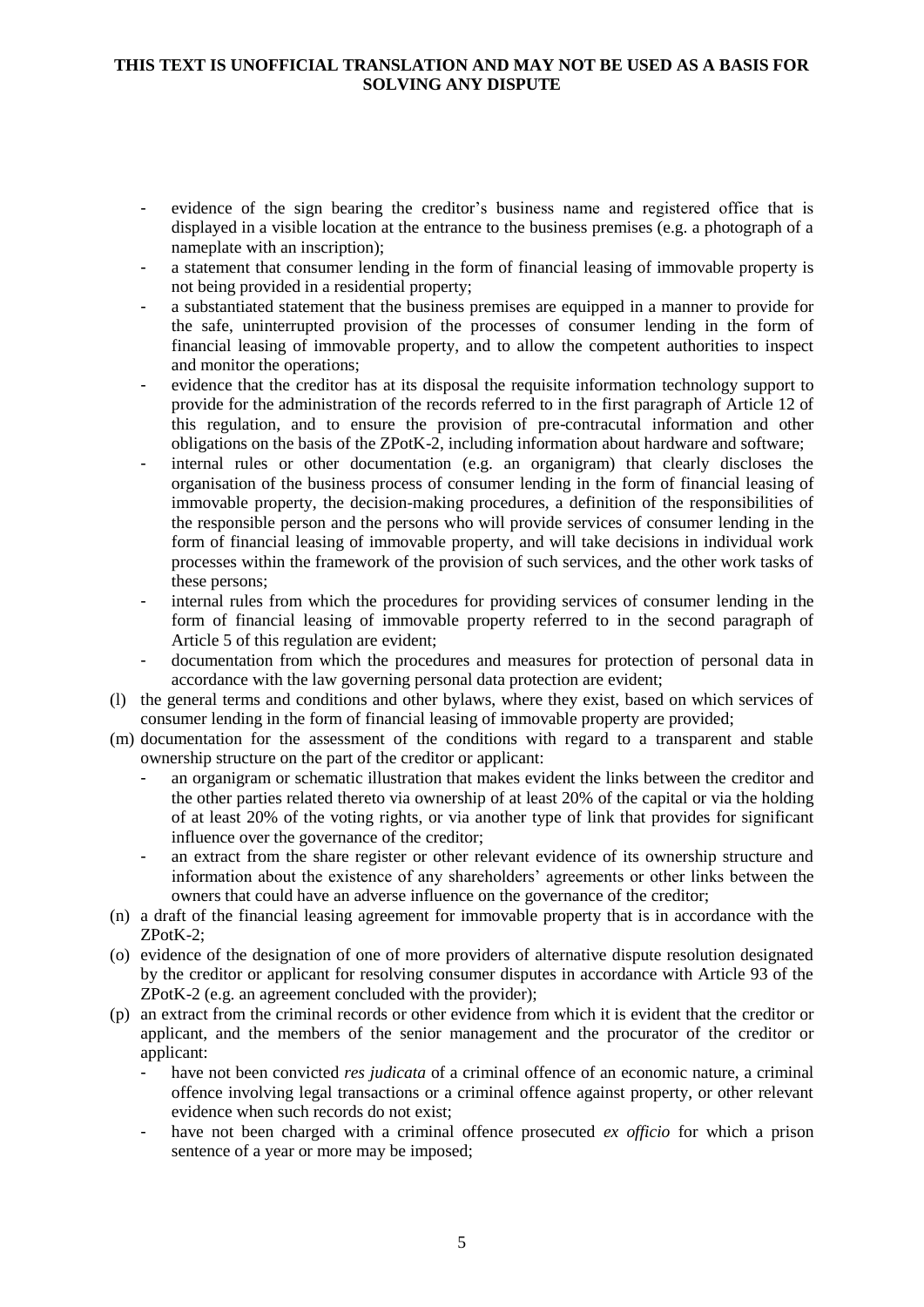- (r) evidence that personal bankruptcy proceedings have not been initiated against the assets of the creditor or applicant, or the members of the senior management and the procurator of the creditor or applicant or against the assets of the responsible person;
- (s) evidence that the creditor or applicant, the members of the senior management and the procurator of the creditor or applicant, and the responsible person have not been sanctioned in accordance with Article 94 of the ZPoptK-2;
- (t) a statement by the creditor or applicant that the provision of services of consumer lending in the form of financial leasing of immovable property does not contravene other regulations, in particular the law governing consumer protection and the law governing consumer protection from unfair business practices;
- (u) the consent of the creditor or applicant that for the purposes of this procedure and supervision in accordance with the ZPotK-2 it permits the official records to be viewed, and data to be obtained, with regard to the fulfilment of the conditions for the provision of services of consumer lending in the form of financial leasing of immovable property.

(2) In the event of a misdemeanour committed pursuant to Articles 95 or 96 of the ZPotK-2, the creditor or applicant shall enclose evidence of the payment of the fine or the costs of the proceedings for the misdemeanour committed in the application to obtain the authorisation in accordance with the third paragraph of Article 67 of the ZPotK-2.

# **4. PROOF OF AUTHORISATION WITH LABEL**

# **Article 9 (issue, form and content of label)**

(1) Together with the decision to issue the authorisation, the Bank of Slovenia shall issue the creditor a green label in quadrangular form with rounded corners, measuring 165 mm by 117 mm, with a Bank of Slovenia inscription and a white field containing the following inscription: "DOVOLJENJE ZA POTROŠNIŠKO KREDITIRANJE V OBLIKI FINANČNEGA ZAKUPA NEPREMIČNIN" (AUTHORISATION FOR CONSUMER LENDING IN THE FORM OF FINANCIAL LEASING OF IMMOVABLE PROPERTY).

(2) The Bank of Slovenia shall deliver labels with bilingual inscriptions (in Slovene and Italian or Slovene and Hungarian) to a creditor that makes an explicit request for such. The content in Italian shall read "CONCESSIONE DEL FINANZIAMENTO RETAIL LEASING FINANZIARIO DI IMMOBILI", while the content in Hungarian shall read "ENGEDÉLY FOGYASZTÓI HITEL PÉNZÜGYI INGATLANLÍZING FORMÁJÁBAN TÖRTÉNŐ NYÚJTÁSÁRA". The content in Slovene, and the form and technical attributes of the label are the same as those in the first paragraph of this article.

(3) The Bank of Slovenia shall issue as many labels as there are business units cited in the application that meet the conditions set out in the second paragraph of Article 67 of the ZPotK-2 and the conditions set out in this regulation, where the services of consumer lending in the form of financial leasing of immovable property will be provided.

(4) A creditor who, after obtaining an authorisation, intends to open a new business unit in which it aims to provide services of consumer lending in the form of financial leasing of immovable property shall inform the Bank of Slovenia accordingly in advance, and shall submit the documentation referred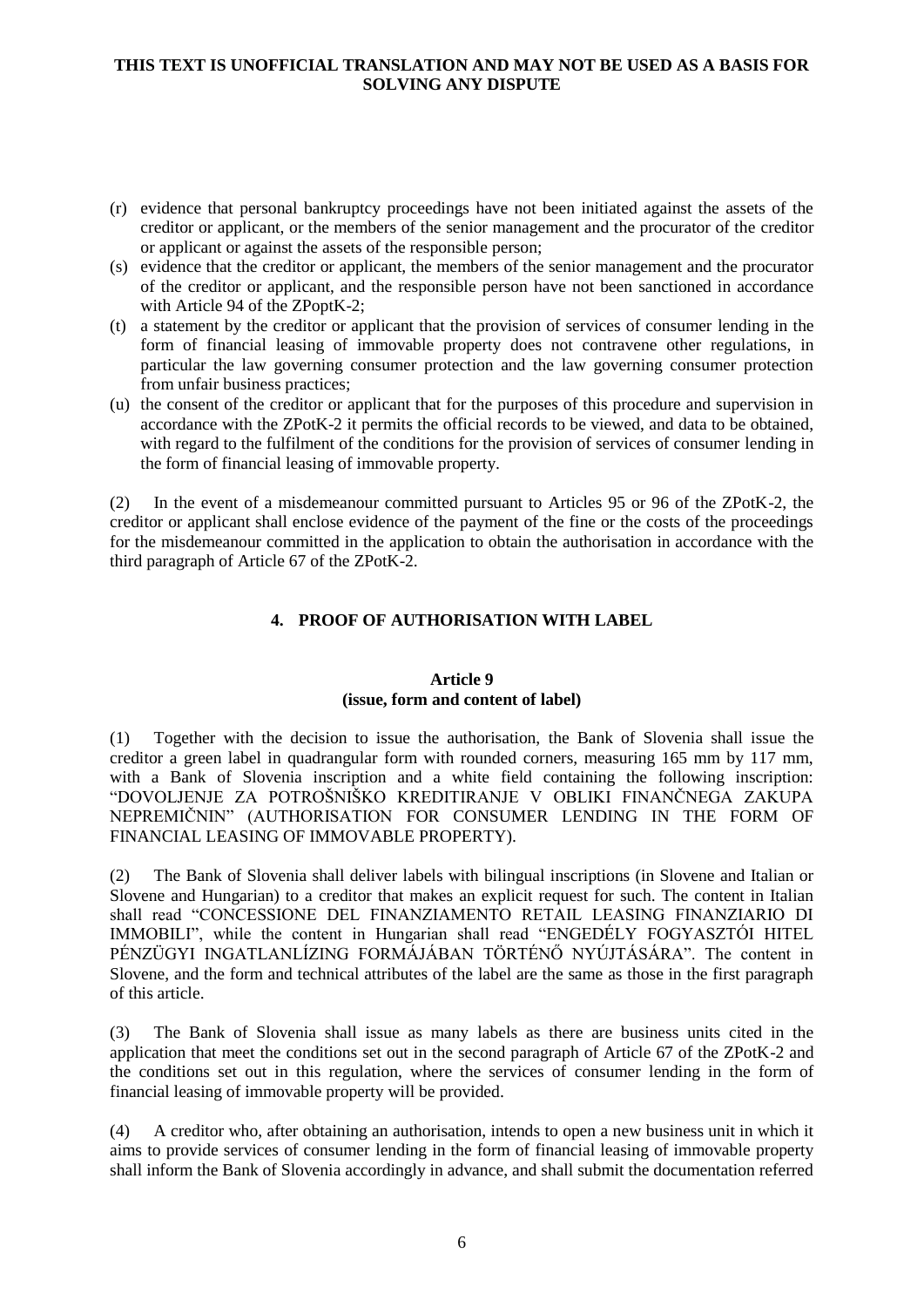to in Article 8 of this regulation relating to the fulfilment of the conditions set out in the second paragraph of Article 67 of the ZPotK-2 and the conditions set out in this regulation. The Bank of Slovenia shall issue an additional label to the creditor for the aforementioned business unit, provided that it meets all of the prescribed conditions.

## **Article 10 (treatment of label)**

(1) A creditor shall treat the label with due care, and shall affix it in a visible location.

(2) Should the label be destroyed, the creditor shall appoint a commission, which shall compile an official record thereon. The creditor shall forward the official record to the Bank of Slovenia, or shall return the destroyed label.

# **Article 11 (disposal and return of label)**

(1) A creditor shall remove a label to which it is no longer entitled, and shall return it to the Bank of Slovenia.

(2) When it ceases to provide services of consumer lending in the form of financial leasing of immovable property, a creditor shall remove the label on the day on which it ceases to provide the aforementioned services and shall return the label to the Bank of Slovenia within ten business days.

(3) In the event of the revocation of the authorisation, the creditor shall remove the label within five business days of the decision to revoke the authorisation becoming *res judicata*, and shall return it to the Bank of Slovenia.

(4) Should the label be destroyed in the cases set out in the first to third paragraphs of this article, the creditor shall appoint a commission, which shall compile an official record thereon. The creditor shall forward the official record to the Bank of Slovenia, or shall return the destroyed label.

# **5. OBLIGATION TO ADMINISTER RECORDS AND REPORTING TO BANK OF SLOVENIA**

## **Article 12 (administration of records of creditor)**

- (1) A creditor shall administer the following records of:
- (a) all financial leasing agreements for immovable property concluded with consumers and the agreed effective interest rates;
- (b) all intermediation agreements concluded with its credit intermediaries for consumer credits in the form of financial leasing of immovable property, amendments thereto, or the expiry thereof, and
- (c) financial leasing agreements for immovable property concluded with consumers via its credit intermediaries, the amount of credit granted under such agreements, and the agreed effective interest rates, separately for each credit intermediary with whom it cooperates.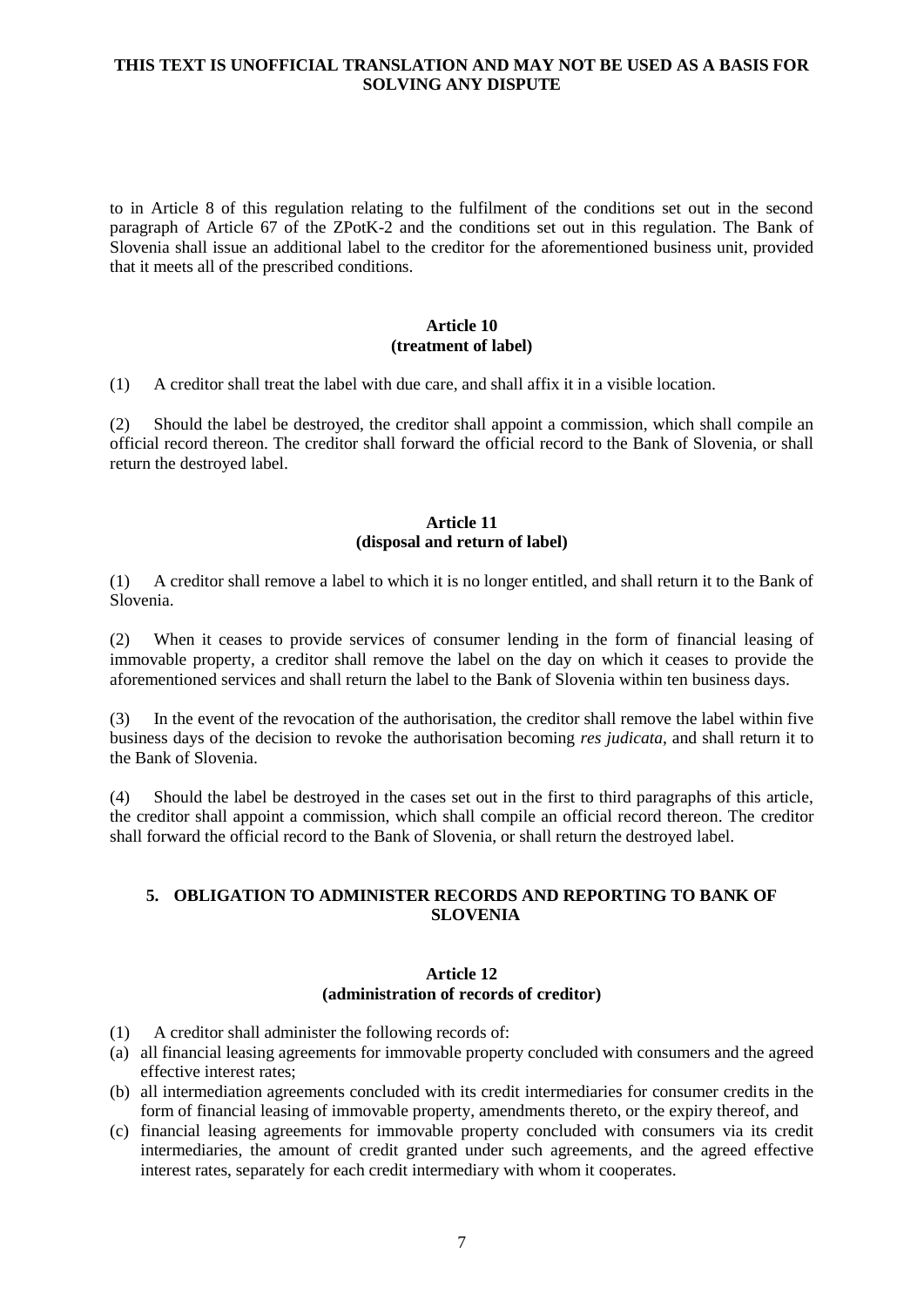(2) On its website the creditor shall publish and regularly update a list of its credit intermediaries for consumer credits in the form of financial leasing of immovable property that at a minimum encompasses the registration number and business name or first name and surname, and the registered office or the address of the individual credit intermediary, or a statement that it does not operate via credit intermediaries for consumer credits in the form of financial leasing of immovable property.

(3) The creditor shall archive the records referred to in the first paragraph of this article for at least four years after the end of the financial year to which they relate.

## **Article 13 (reporting to Bank of Slovenia)**

(1) A creditor shall report to the Bank of Slovenia on the following by 31 March each year for the previous financial year:

- (a) financial leasing agreements for immovable property concluded with consumers by the creditor or via its credit intermediaries, the agreed effective interest rates, or an indication that no such agreement has been concluded, and
- (b) its operation with credit intermediaries.

(2) To perform the obligations set out in point (a) of the first paragraph of this article, the creditor shall submit the report on concluded credit agreements to the Bank of Slovenia on the LIZ-SKP form, which is an integral part of this regulation (Appendix 1), in electronic form, in the manner set out by the technical guidelines published on the Bank of Slovenia website (under Reporting).

(3) To perform the obligations set out in point (b) of the first paragraph of this article, the creditor shall submit the list of credit intermediaries to the Bank of Slovenia on the LIZ-Seznam KP form, which is an integral part of this regulation (Appendix 2), in electronic form, in the manner set out by the technical guidelines published on the Bank of Slovenia website (under Reporting).

(4) The creditor shall notify the Bank of Slovenia of any changes in the information referred to in the third paragraph of Article 69 of the ZPotK-2, and any other changes that could affect the fulfilment of the requirements set out in the second paragraph of Article 67 of the ZPotK-2. The requisite documentation and evidence referred to in the first paragraph of Article 8 of this regulation shall be enclosed in the notification referred to in the first sentence of this paragraph. The creditor shall notify the Bank of Slovenia of the changes within five business days of their occurrence, with the exception of the information referred to in the third paragraph of Article 69 of the ZPotK-2, which shall be submitted by the deadline set out in the fifth paragraph of Article 69 of the ZPotK-2.

(5) The creditor shall also report to the Bank of Slovenia if it has not provided services of consumer lending in the form of financial leasing of immovable property in the last six months. The creditor shall notify the Bank of Slovenia accordingly within 15 days of six months having elapsed since the last provision of the aforementioned services.